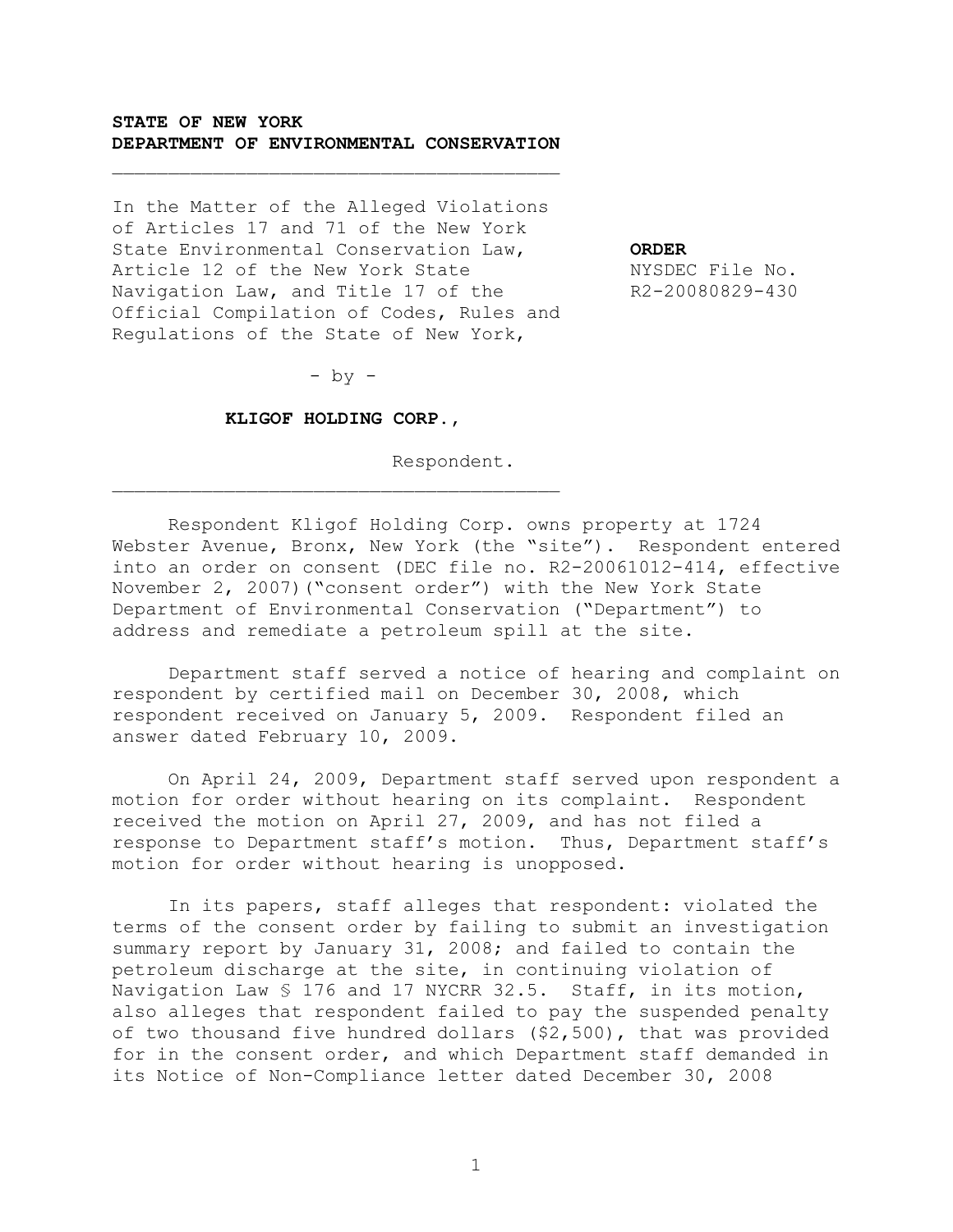("non-compliance letter"), be paid by January 7, 2009. Respondent received the non-compliance letter on January 5, 2009.

The matter was assigned to Administrative Law Judge ("ALJ") Richard A. Sherman, who prepared the attached summary report. I adopt the ALJ's summary report as my decision in this matter, subject to the following comments.

As noted, respondent filed an answer to the complaint, but failed to answer or otherwise respond to staff's motion for order without hearing. Although the ALJ concluded that Department staff would be entitled to pursue a default judgment in this case, Department staff here is requesting that the motion be decided on its merits, as an unopposed motion for order without hearing. Accordingly, I need not decide whether respondent's failure to respond to the motion for order without hearing provides a basis for a default judgment in this case.

Based upon the record, I conclude that the civil penalty of \$20,875 for the violation of the consent order and Navigation Law § 176 and 17 NYCRR 32.5, as requested by Department staff and recommended by the ALJ, is appropriate.

In addition, Department staff requested that respondent be directed to pay \$2,500, the amount of the suspended portion of the penalty under the consent order. Respondent's consent order obligations have been outstanding for some time, and despite Department staff's December 30, 2008 demand for payment of the suspended penalty, respondent has failed to do so. Respondent is hereby directed to pay this amount immediately upon service of this order on respondent.

I further note that respondent remains obligated to fulfill all of its obligations under the consent order and, if those obligations are not met, respondent may be subject to further enforcement action and penalty.

NOW, THEREFORE, having considered this matter and being duly advised, it is **ORDERED** that:

I. Pursuant to 6 NYCRR 622.12, Department staff's motion for an order without hearing on its complaint is granted.

2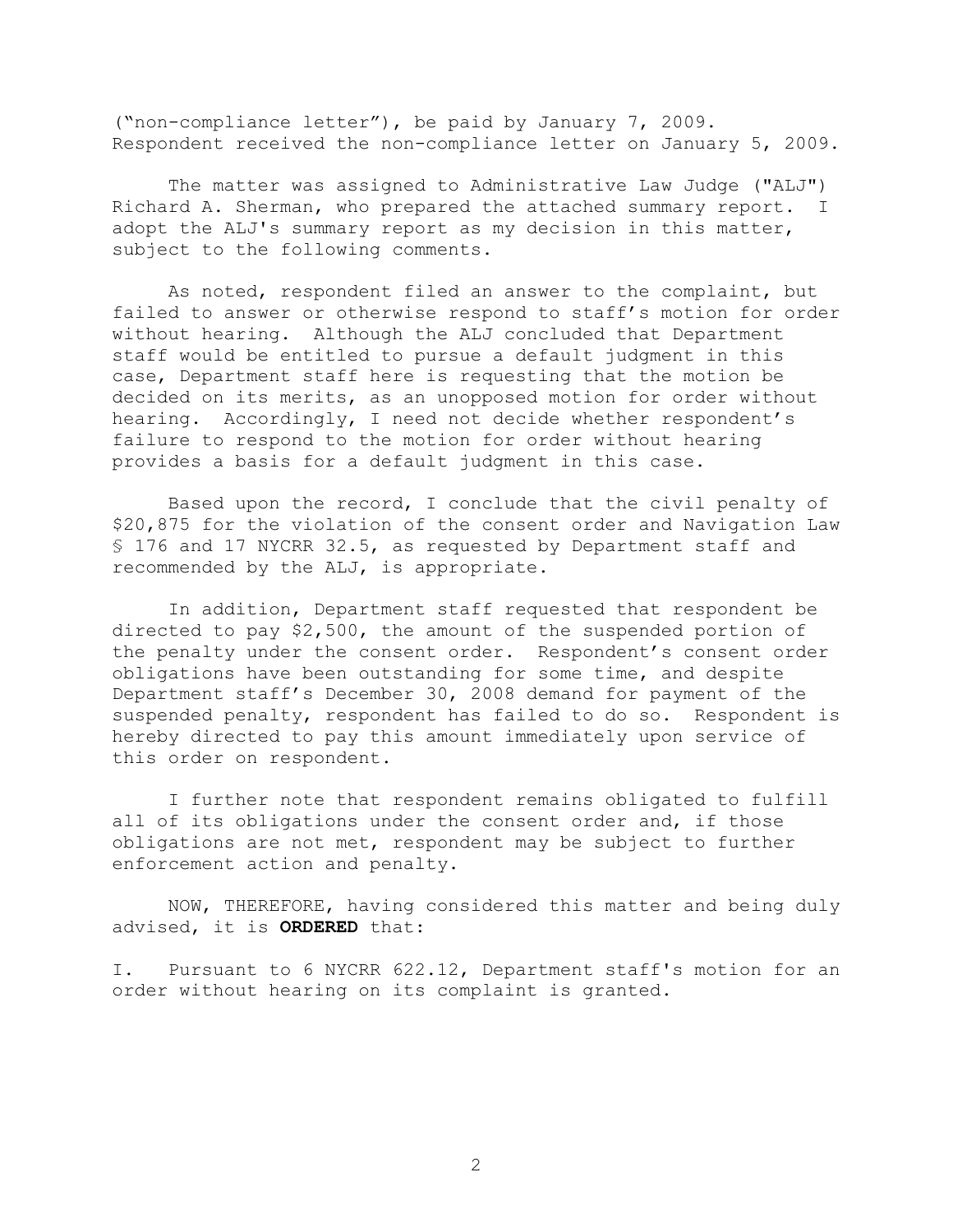II. Respondent Kligof Holding Corp. is adjudged to have violated:

a. the order on consent (DEC file no. R2-20061012-414, effective November 2, 2007); and

b. Navigation Law § 176 and 17 NYCRR 32.5.

III. Respondent is hereby assessed a civil penalty in the amount of twenty thousand eight hundred seventy-five dollars (\$20,875) for the violations set forth in paragraph II of this order, which amount shall be due and payable within thirty (30) days after service of this order upon respondent. Payment shall be made in the form of a cashier's check, certified check or money order payable to the order of the "New York State Department of Environmental Conservation" and mailed or delivered to the Department at the following address:

New York State Department of Environmental Conservation Region 2 Office 47-40 21st Street Long Island City, New York 11101 Attn: Assistant Regional Attorney John K. Urda.

IV. Respondent is also directed to pay the amount of two thousand five hundred dollars (\$2,500) that had been suspended under terms of the order on consent, and which amount is currently due pursuant to the Notice of Non-Compliance letter dated December 30, 2008. Respondent shall submit payment of this amount immediately upon service of this order upon respondent. Payment shall be made in the form of a cashier's check or certified check payable to the order of the "Environmental Protection and Spill Compensation Fund" and mailed or delivered to the Department at the following address:

New York State Department of Environmental Conservation Region 2 Office 47-40 21st Street Long Island City, New York 11101 Attn: Assistant Regional Attorney John K. Urda.

V. All communications from respondent to the Department concerning this order shall be made to Assistant Regional Attorney John K. Urda, New York State Department of Environmental Conservation, Region 2 Office, 47-40 21st Street, Long Island City, New York 11101.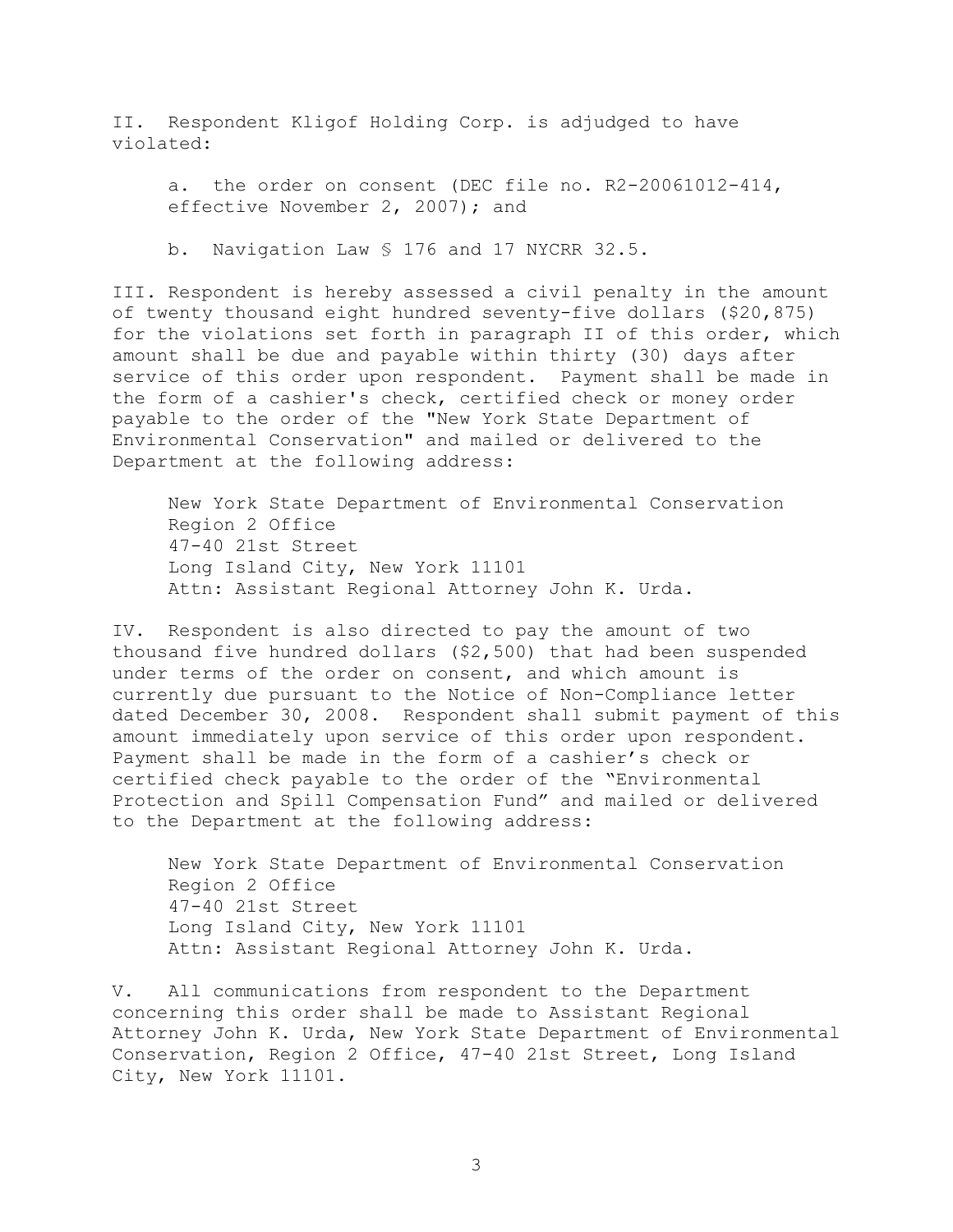VI. The provisions, terms and conditions of this order shall bind respondent Kligof Holding Corp. and its agents, successors and assigns, in any and all capacities.

> NEW YORK STATE DEPARTMENT OF ENVIRONMENTAL CONSERVATION

> > /s/

 $By:$ 

Alexander B. Grannis Commissioner

Dated: September 15, 2009 Albany, New York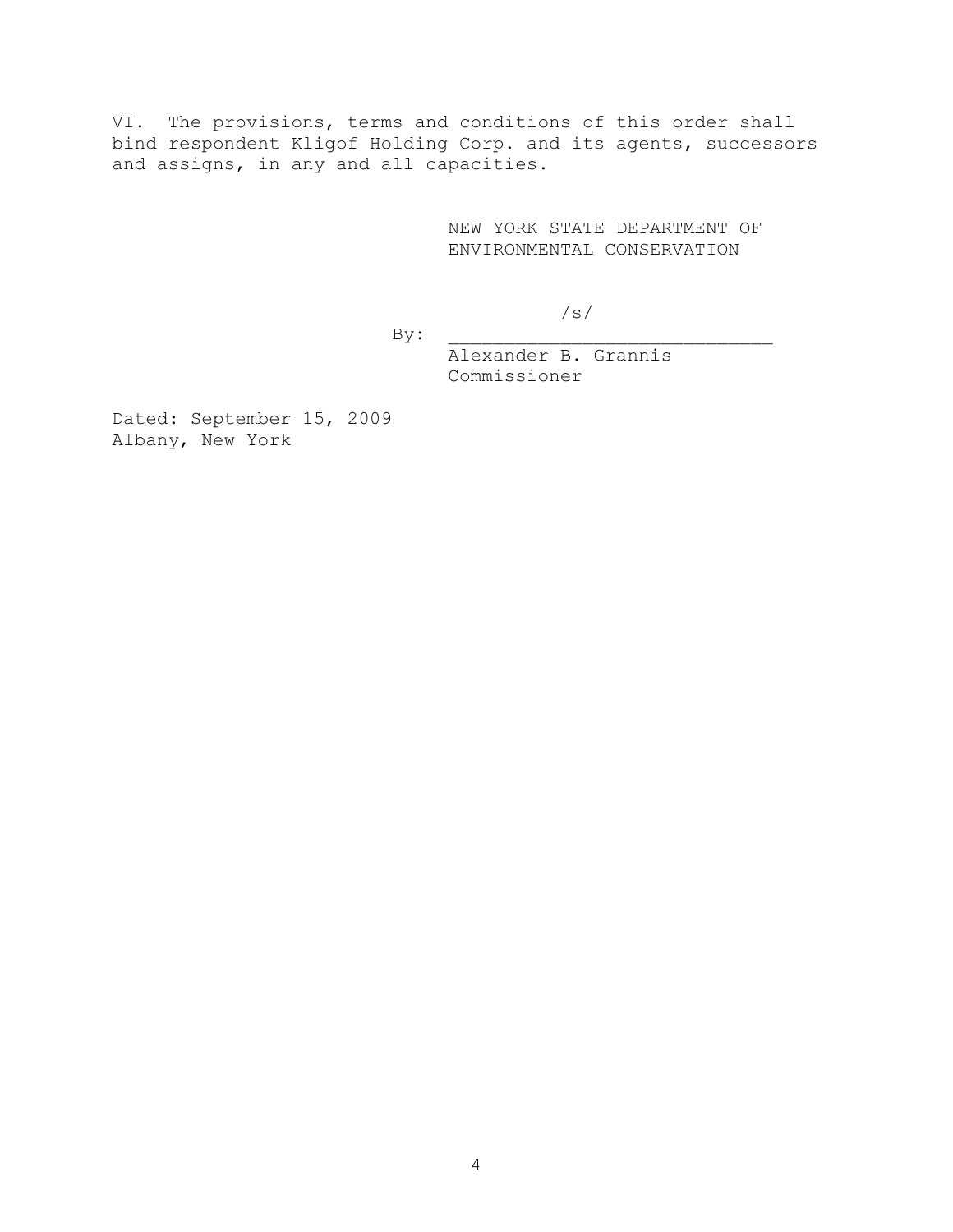# STATE OF NEW YORK: DEPARTMENT OF ENVIRONMENTAL CONSERVATION \_\_\_\_\_\_\_\_\_\_\_\_\_\_\_\_\_\_\_\_\_\_\_\_\_\_\_\_\_\_\_\_\_\_\_\_\_\_\_\_\_\_\_\_\_\_\_\_\_\_\_\_\_\_\_\_\_\_\_\_\_\_\_\_\_\_\_\_\_\_\_\_

In the Matter of the Alleged Violations of Articles 17 and 71 of the New York State Environmental Conservation Law, Article 12 of the New York State Navigation Law, and Title 17 of the Official Compilation of Codes, Rules and Regulations of the State of New York,

SUMMARY REPORT

NYSDEC File No. R2-20080829-430

- by -

## **KLIGOF HOLDING CORP.,**

Respondent. \_\_\_\_\_\_\_\_\_\_\_\_\_\_\_\_\_\_\_\_\_\_\_\_\_\_\_\_\_\_\_\_\_\_\_\_\_\_\_\_\_\_\_\_\_\_\_\_\_\_\_\_\_\_\_\_\_\_\_\_\_\_\_\_\_\_\_\_\_\_\_\_

### **PROCEEDINGS**

Staff of the New York State Department of Environmental Conservation ("Department") served a motion for order without hearing on respondent, Kligof Holding Corp., by certified mail on April 24, 2009. In accordance with sections 622.3(a)(3) and 622.12(a) of title 6 of the Official Compilation of Codes, Rules and Regulations of the State of New York ("6 NYCRR"), service was complete upon respondent's receipt of the motion on April 27, 2009. Staff filed the motion, together with proof of service on respondent, with the Office of Hearings and Mediation Services under cover letter dated May 19, 2009.

By its motion, staff alleges that respondent violated the terms of an order on consent (DEC file no. R2-20061012-414, effective November 2, 2007) ("consent order"), and failed to contain a petroleum discharge, in violation of Navigation Law § 176 and 17 NYCRR 32.5. The alleged violations relate to property (the "site") owned by respondent at 1724 Webster Avenue, Bronx, New York. For the reasons set forth below, I recommend that staff's motion for order without hearing be granted.

Department staff's filing included the following:

- a notice of motion, dated April 24, 2009;
- an affirmation ("staff affirmation"), dated April 24, 2009, by staff counsel in support of the motion;
- a copy of the consent order;
- a notice of non-compliance, dated December 30, 2008, from Department staff to respondent demanding payment of the portion of the penalty that had been suspended under the consent order;
- an affidavit ("staff affidavit") in support of the motion, dated April 23, 2009;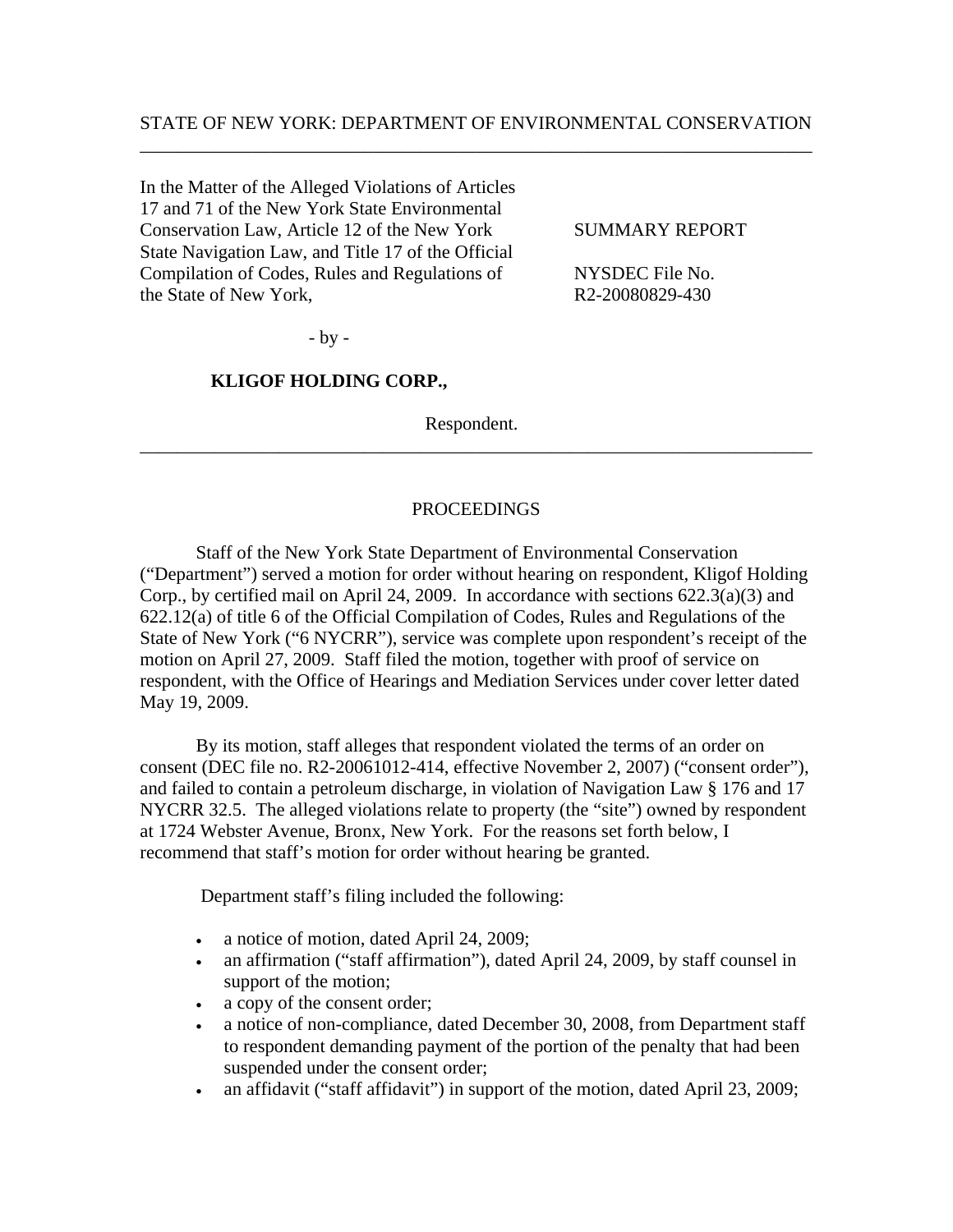- a Department spill report form (Department spill no. 9411303), last updated April 23, 2009;
- a notice of violation, dated June 30, 2008, from Department staff to respondent demanding immediate compliance with the consent order;
- an affidavit of service, dated April 24, 2009, of the motion for order without hearing on respondent and on respondent's counsel;
- a copy of a notice of hearing and complaint, both dated December 30, 2008; and
- a copy of respondent's answer, dated February 10, 2009.

Although respondent answered Department staff's 2008 complaint, respondent did not file papers in opposition to the instant motion. Staff's notice of motion for order without hearing duly advised respondent that the failure to file a response to the motion would constitute a default. Although staff is entitled to seek a default judgment under these circumstances (see  $6$  NYCRR  $622.12[b]$ ), staff instead requests a determination of the motion on its merits.

## POSITIONS OF THE PARTIES

### Department Staff's Allegations

By its motion, Department staff alleges that respondent violated the consent order and failed to contain a petroleum discharge (Department spill no. 9411303) at the site. Staff alleges these violations were ongoing "from February 1, 2008 until the date of the Complaint [December 30, 2008] – a total of 334 days" (staff affirmation  $\P\P$ 9, 10).

Staff states that respondent violated the consent order by failing to submit the investigation summary report required under paragraph 3 of the corrective action plan established under the order. Staff states that the consent order "required submittal of an Investigation Summary Report delineating the extent and intensity of on- and off-site soil and groundwater contamination within 90 days of the effective date [of the order]" (staff affidavit ¶ 5). Staff further states that it approved respondent's investigation plan for the site, but that respondent did not timely implement the plan (id.  $\P$  $7$ -10). Staff issued a notice of violation, dated June 30, 2008, advising respondent that the failure to submit the investigation summary report placed respondent in violation of the consent order (id.  $\P$ 11, exhibit B). Staff also served a notice of non-compliance on respondent, dated December 30, 2008, again advising respondent that its failure to submit the investigation summary report placed respondent in violation of the consent order (see staff affirmation, exhibit B).

Staff states that it received a letter, dated March 30, 2009, from respondent's consultant indicating that investigation activity had commenced at the site (staff affidavit ¶ 13). Staff further states, however, that as of April 23, 2009, "respondent still has not submitted the required Investigation Summary Report, originally due [under the terms of the consent order] no later than January 31, 2008" (id.). Staff also asserts that respondent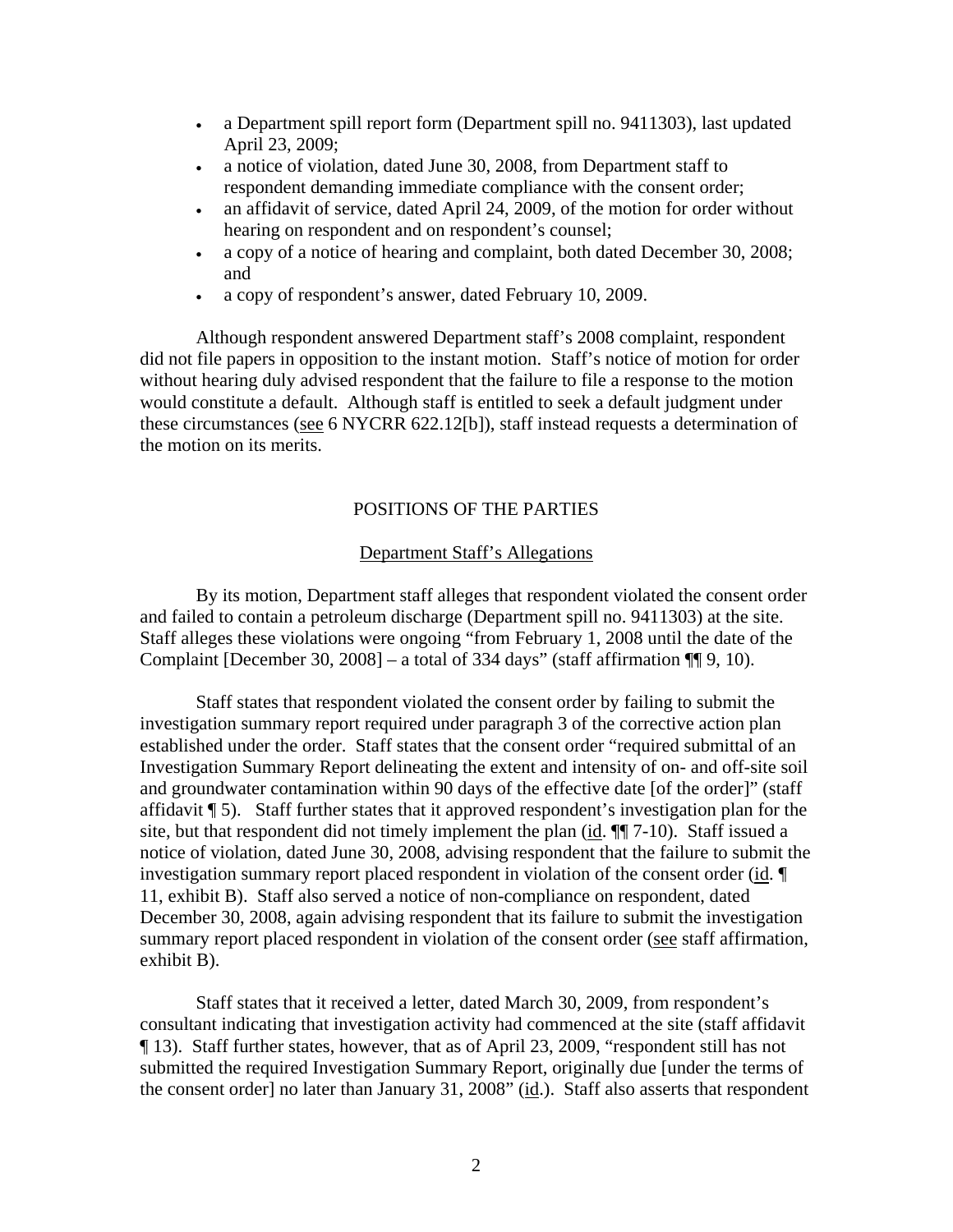admitted, in its answer to the 2008 complaint, that it had not submitted the investigation summary report (staff affirmation  $\P$  6 [citing respondent's answer at  $\P$  6]).

With regard to Department staff's allegation that respondent failed to contain the petroleum discharge, staff states that respondent "has neglected to investigate the extent of the Spill contamination as required" and that the site "remains contaminated" (staff affidavit ¶¶ 12, 14). Further, staff asserts, respondent admitted this violation under the terms of the consent order (staff affirmation  $\P$  7 [citing consent order  $\P$   $\P$  14-17<sup>1</sup>]).

## Respondent's Answer

 As previously noted, although respondent served an answer to the 2008 complaint, it did not file a reply to the instant motion for order without hearing. In its answer to the complaint, respondent expressly admits that it signed the consent order and that the order became effective on November 2, 2007, the date it was executed by the Department (see answer  $\P$  2 [admitting, inter alia, the allegations in  $\P$  3 and 4 of the complaint]). With regard to the submittal of the investigation summary report, respondent admits in its answer that it "has not as yet submitted an Investigation Summary Report" ( $id$ ,  $\P$  6). Respondent denies, however, the allegations set forth in paragraph six of the complaint which states that, pursuant to section II of the consent order, respondent "agreed to fully investigate and remediate the petroleum contamination at the Site pursuant to the 'Corrective Action Plan for Spill No. 94-11303' at page six of the Order" (id.  $\P$ 3). Respondent also denies the allegations in paragraph eight of the complaint wherein staff alleges that the investigation summary report was to be submitted to the Department "no later than January 31, 2008" (id.  $\P$  5).

By its answer, respondent also admits the allegations contained in paragraph five of the complaint relating to containment of the petroleum discharge. Specifically, respondent admits "liability for the illegal discharge of petroleum at the Site . . . and the failure to undertake containment of the discharge in violation of [Navigation Law] § 176 and 17 NYCRR  $\S 32.5$ " (see answer  $\P 2$ ; complaint  $\P 5$ ). Despite these admissions, respondent denies the allegation contained in paragraph 12 of the complaint which states that respondent failed to undertake measures to contain the petroleum discharge (see answer ¶ 8). Respondent does not provide a basis for its denial of the allegations set forth under paragraph 12 of the complaint, nor does respondent proffer any evidence to demonstrate that it undertook corrective measures at the site either before or after service of the complaint.

1

<sup>&</sup>lt;sup>1</sup> Paragraphs 14-17 of the consent order set forth the violations charged to respondent. Respondent admits to those violations under paragraph 18 of the order.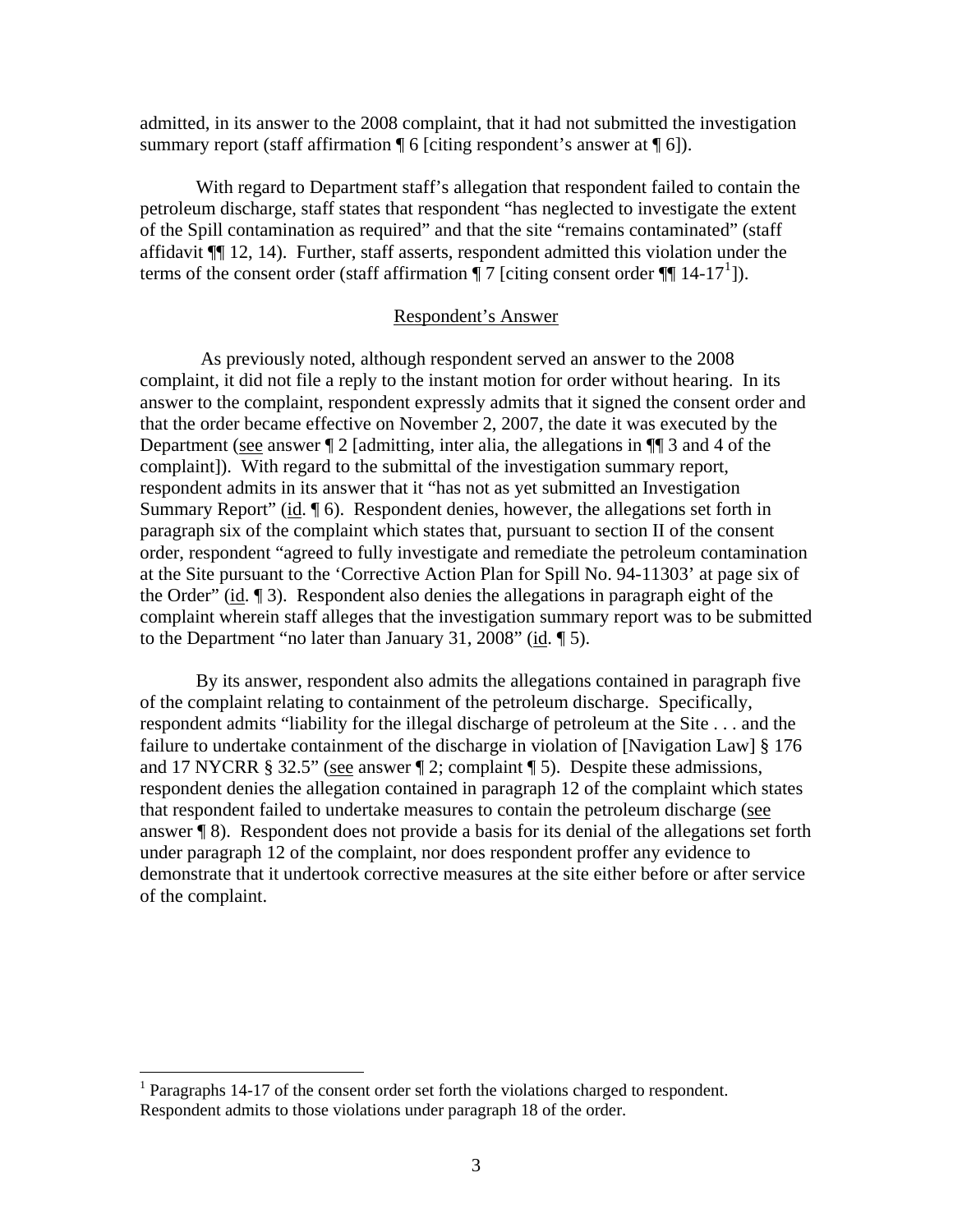### FINDINGS OF FACT

Based upon the papers filed by Department staff, I make the following findings of fact:

1. Respondent, Kligof Holding Corp., is a domestic business corporation authorized to do business in the State of New York and owns the site located at 1724 Webster Avenue, Bronx, New York (see complaint  $\P$  2; answer  $\P$  2).

2. On October 26, 2007, respondent executed the consent order (DEC file no. R2- 20061012-414)<sup>2</sup> which became effective on November 2, 2007, the date it was signed by the Department (see complaint  $\P$  3, 4; answer  $\P$  2).

3. Under the terms of the consent order, respondent admitted liability for the illegal discharge of petroleum at the site and into the waters of the State in violation of ECL 17-0501 and 17-0807 (see consent order  $\P$  14, 15, 18; complaint  $\P$  5; answer  $\P$  2).

4. Under the terms of the consent order, respondent admitted liability for the illegal discharge of petroleum at the site in violation of Navigation Law § 173 and for failure to undertake containment activities in violation of Navigation Law § 176 and 17 NYCRR 32.5 (see consent order  $\P$  16-18; complaint  $\P$  5; answer  $\P$  2).

5. As of April 23, 2009, respondent had not submitted an investigation summary report to the Department (staff affidavit ¶ 13).

6. As of April 23, 2009, the site remained contaminated (staff affidavit ¶ 14, exhibit A at 4 [last comment written by affiant on Department spill report form, states that affiant spoke with respondent's environmental consultant regarding the status of the site investigation on April 23, 2009]).

### DISCUSSION

As noted above, because respondent failed to file a reply to the instant motion, Department staff was entitled to seek a default judgment. Staff, however, requests a decision on the merits and, therefore, the motion will be determined under 6 NYCRR 622.12(d) which sets forth the standard for granting a contested motion for order without hearing. Specifically, if "the cause of action or defense is established sufficiently to warrant granting summary judgment under the CPLR in favor of any party," the motion will be granted  $(id.)$ .

A motion for summary judgment must be decided on the evidence presented by the parties, not on argument. Such evidence may include relevant documents and

 $\overline{a}$ 

 $2^2$  The signature of respondent's representative on the consent order is not notarized. However, respondent does not challenge the signature and admits in its answer to the complaint that it executed the consent order on October 26, 2007.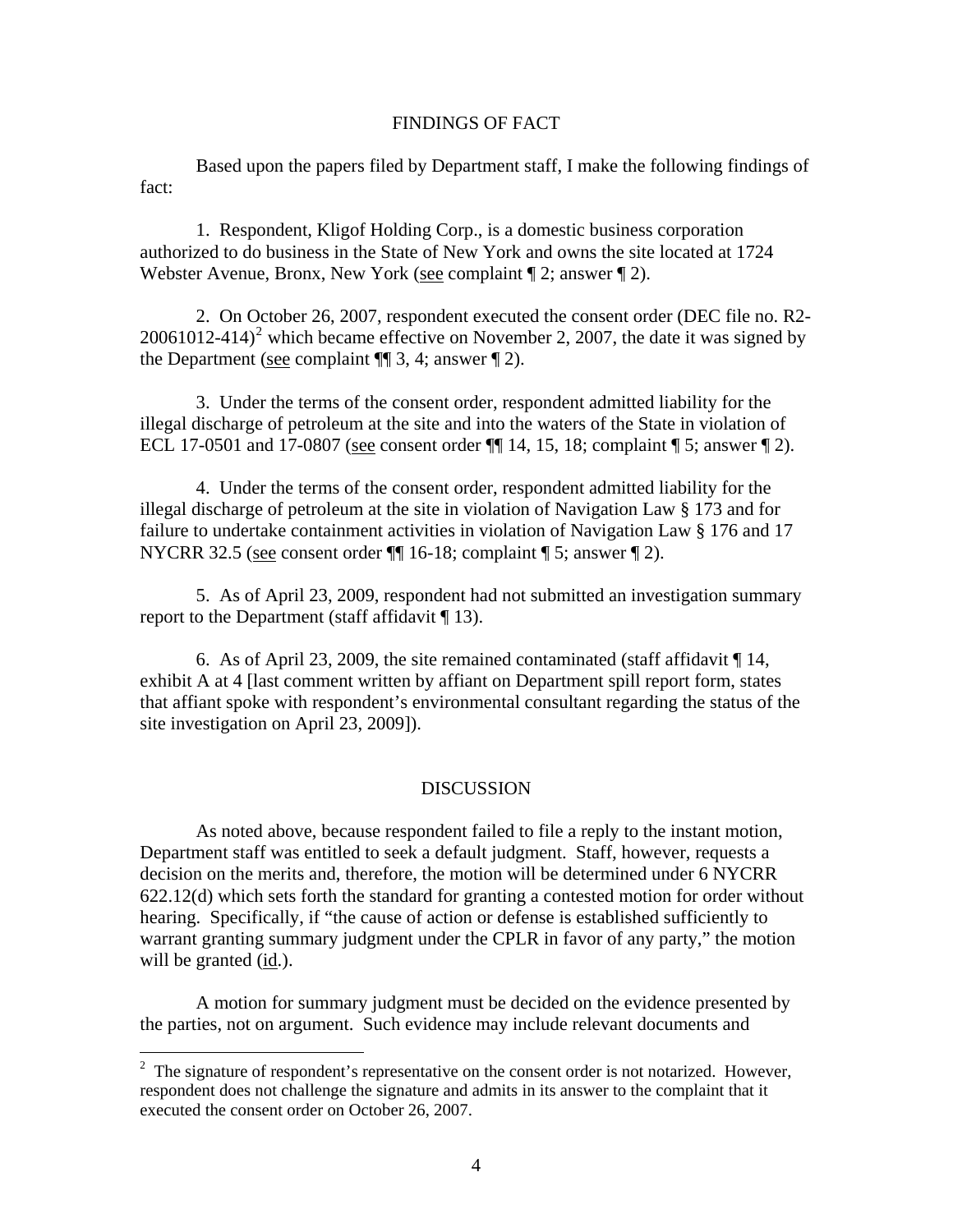affidavits of individuals with personal knowledge of the disputed facts. An attorney's affidavit "has no probative force" unless the attorney has first hand knowledge of the facts at issue (Siegel, NY Prac § 281, at 442 [3d ed] [citation omitted]).

In 2003, the Commissioner elaborated on the standard for granting summary judgment:

"The moving party on a summary judgment motion has the burden of establishing his cause of action or defense sufficiently to warrant the court as a matter of law in directing judgment in his favor. The moving party carries this burden by submitting evidence sufficient to demonstrate the absence of any material issues of fact. [A supporting] affidavit may not consist of mere conclusory statements but must include specific evidence establishing a prima facie case with respect to each element of the cause of action that is the subject of the motion . . . The failure of a responding party to deny a fact alleged in the moving papers, constitutes an admission of the fact."

(Matter of Locaparra, Final Decision and Order of the Commissioner, June 16, 2003, at  $4$ [internal quotation marks and citations omitted].)

Additionally, on a motion for order without hearing, the "weight of evidence is not considered. Rather, the issue is whether the moving party has offered sufficient evidence to support a prima facie case for summary judgment. The test for sufficiency of evidence in the administrative context is the substantial evidence test -- whether the factual finding is supported by the kind of evidence on which responsible persons are accustomed to rely in serious affairs" (Matter of Tractor Supply, Decision and Order of the Commissioner, August 8, 2008, at 3 [internal quotation marks and citations omitted]).

Applying this standard to Department staff's motion for order without hearing, I conclude that staff's motion should be granted.

#### First Cause of Action

By its first cause of action, Department staff alleges that "[b]y failing to submit an Investigation Summary Report, the respondent violated Section II of the [consent order] and paragraph 3 of the Corrective Action Plan at page six of the [consent order], in violation of ECL § 71-1929" (complaint  $\P$  18).<sup>3</sup>

Under the terms of the consent order, respondent admitted that it discharged petroleum into the waters of the State in violation of ECL 17-0501 and 17-0807. To

 $\overline{a}$ 

 $3$  The causes of action set forth in the complaint are not repeated verbatim in the staff affirmation filed in support of its motion for order without hearing. Nevertheless, the staff affirmation manifestly seeks a ruling on respondent's liability relative to the causes of action articulated in the complaint and expressly requests a penalty for the violations alleged under the first and second causes of action in the complaint.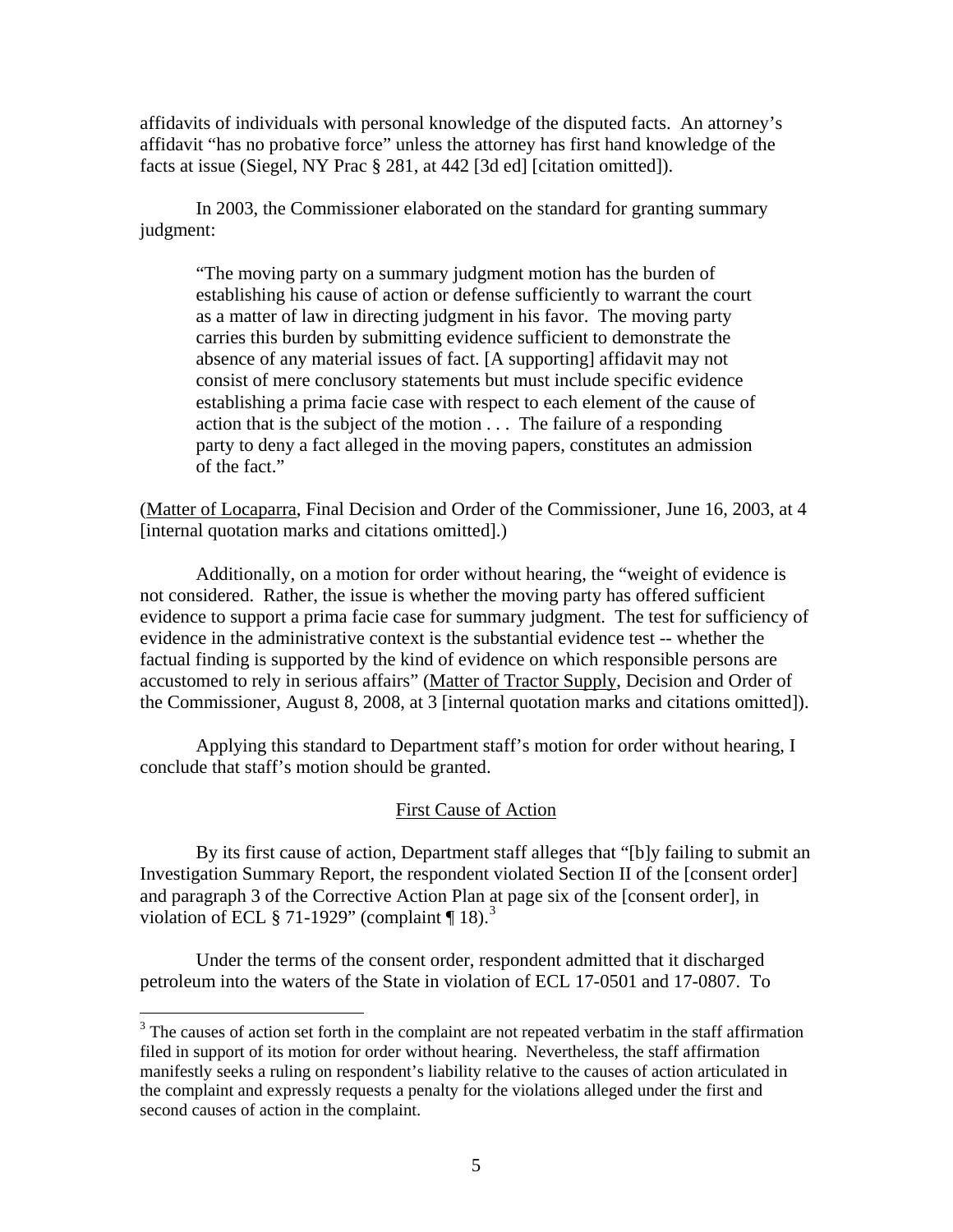assess the extent of contamination caused by these violations, paragraph 3 of the corrective action plan provides that "[w]ithin 90 days of the effective date of this [consent order], Respondent shall submit to the NYSDEC, for its approval, an Investigation Summary Report (ISR) that completely delineates soil and groundwater contamination both on-site and off-site." The consent order became effective on November 2, 2007 and, therefore, the investigation summary report was due to be submitted to the Department no later than January 31, 2008. As of April 23, 2009, the date of the staff affidavit, the report had not been submitted to the Department.

The requirement for respondent to submit an investigation summary report is clearly set forth under the consent order and there appears to be no basis for respondent's denial of this allegation in its answer to the complaint.<sup>4</sup> Moreover, respondent does not elaborate on its denial nor does respondent proffer an affidavit or other evidence in support of its denial.

I conclude that Department staff has established a prima facie case with respect to the first cause of action and respondent has not proffered evidence to rebut staff's case. Accordingly, I hold respondent liable for violating paragraph 3 of the corrective action plan established under the consent order by failing to submit an investigation summary report for a period of 334 days, from February 1, 2008 through December 30, 2008.<sup>5</sup>

#### Second Cause of Action

By its second cause of action, Department staff alleges that "[b]y failing to undertake to contain the petroleum discharge at the Site, the respondent violated [Navigation Law] § 176 and 17 NYCRR § 32.5" (complaint ¶ 22).

Section 176(1) of the Navigation Law states, in part, "Any person discharging petroleum in the manner prohibited by section one hundred seventy-three<sup>6</sup> of this article shall immediately undertake to contain such discharge." Similarly, 17 NYCRR 32.5(a) states "Any person responsible for causing a discharge which is prohibited by section 173

 4 I note that section II of the consent order states that respondent "shall carry out the obligations set forth in the attached Schedule of Compliance, which is hereby made part of this Order." The attachment to the consent order, however, is entitled "Corrective Action Plan for Spill No. 94- 11303" (consent order at 6) and it does not expressly state that it is a schedule of compliance. Nevertheless, the corrective action plan is the only attachment to the consent order and it manifestly sets forth the schedule of activities that respondent must undertake in order to come into compliance. Accordingly, it is clear that the corrective action plan is the schedule of compliance referred to under section II of the consent order and respondent is bound to undertake its requirements.

<sup>&</sup>lt;sup>5</sup> Staff proffered evidence that this violation continued at least through April 23, 2009, the date of the staff affidavit. However, staff's motion for order without hearing expressly limits the duration of the violation under this cause of action to the period from February 1, 2008 through December 30, 2008 (see staff affirmation  $\P\P$  9, 11).

 $6$  Section 173 prohibits the discharge of petroleum without a State or federal permit.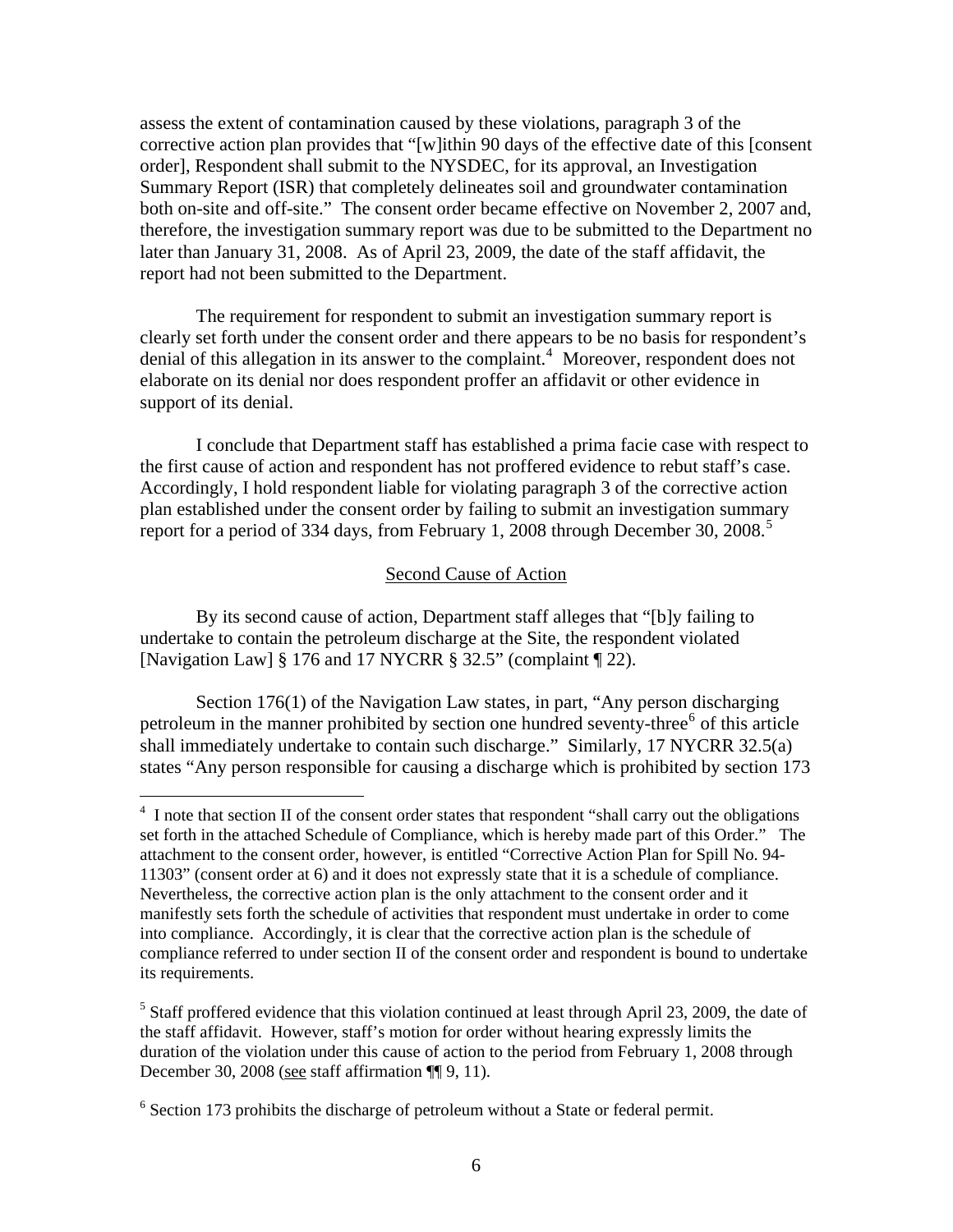of the Navigation Law shall take immediate steps to stop any continuation of the discharge and shall take all reasonable containment measures to the extent he is capable of doing so."

Under the terms of the consent order, respondent admitted that it violated Navigation Law § 173, by discharging petroleum without a permit, and Navigation Law § 176 and 17 NYCRR 32.5, by failing to immediately undertake to contain the discharge. Respondent acknowledges these admissions in its answer to the complaint.

Although respondent admitted to its failure to immediately undertake containment measures, that admission relates only to the time period prior to the execution of the consent order by respondent. Department staff's motion for order without hearing seeks penalties for respondent's alleged failure to undertake containment measures subsequent to the effective date of the consent order. In that regard, the April 23, 2009 staff affidavit in support of the motion for order without hearing expressly refers to "respondent's continuing failure to contain the [unauthorized discharge]" (staff affidavit ¶ 4). Moreover, staff's filings make clear that, at least through early 2009, respondent had not undertaken to delineate the extent of the contamination caused by the discharge, let alone contain it (staff affidavit ¶¶ 10, 12-14; staff affirmation ¶ 10). Respondent did not file any evidence in opposition to these allegations.

I conclude that Department staff has established a prima facie case with respect to the second cause of action and respondent has not proffered evidence to rebut staff's case. Accordingly, I hold respondent liable for violating Navigation Law § 176 and 17 NYCRR 32.5 by failing to undertake to containment measures at the site, including, but not limited to, failing to delineate the extent of contamination caused by the petroleum discharge, from February 1, 2008 through December 30, 2008, a total of 334 days.<sup>7</sup>

#### Penalty

Department staff argues that the maximum penalty authorized by statute in relation to the first cause of action is \$12,525,000 (staff affirmation ¶ 9). Staff calculates this penalty under ECL 71-1929, which imposes a penalty of \$37,500 per day for, among other things, failing to perform a duty imposed under a commissioner's order issued pursuant to specific titles of ECL article 17, including titles 5 and 8. The first cause of action alleges that respondent violated the consent order by failing to timely submit an investigation summary report to the Department. The purpose of the investigation summary report is, in part, to provide an assessment of the extent of groundwater contamination caused by respondent's discharge to the waters of the State in violation of

 $\overline{a}$ 

<sup>&</sup>lt;sup>7</sup> Staff proffered evidence that this violation continued at least through early 2009 (see staff affidavit ¶¶ 10, 12-14 [stating that respondent has neglected to investigate the extent of the petroleum spill, but acknowledging a March 30, 2009 letter from respondent indicating the commencement of investigation activities]). However, staff's motion for order without hearing expressly limits the duration of the violation under this cause of action to the period from February 1, 2008 through December 30, 2008 (see staff affirmation  $\P\P$  10, 11).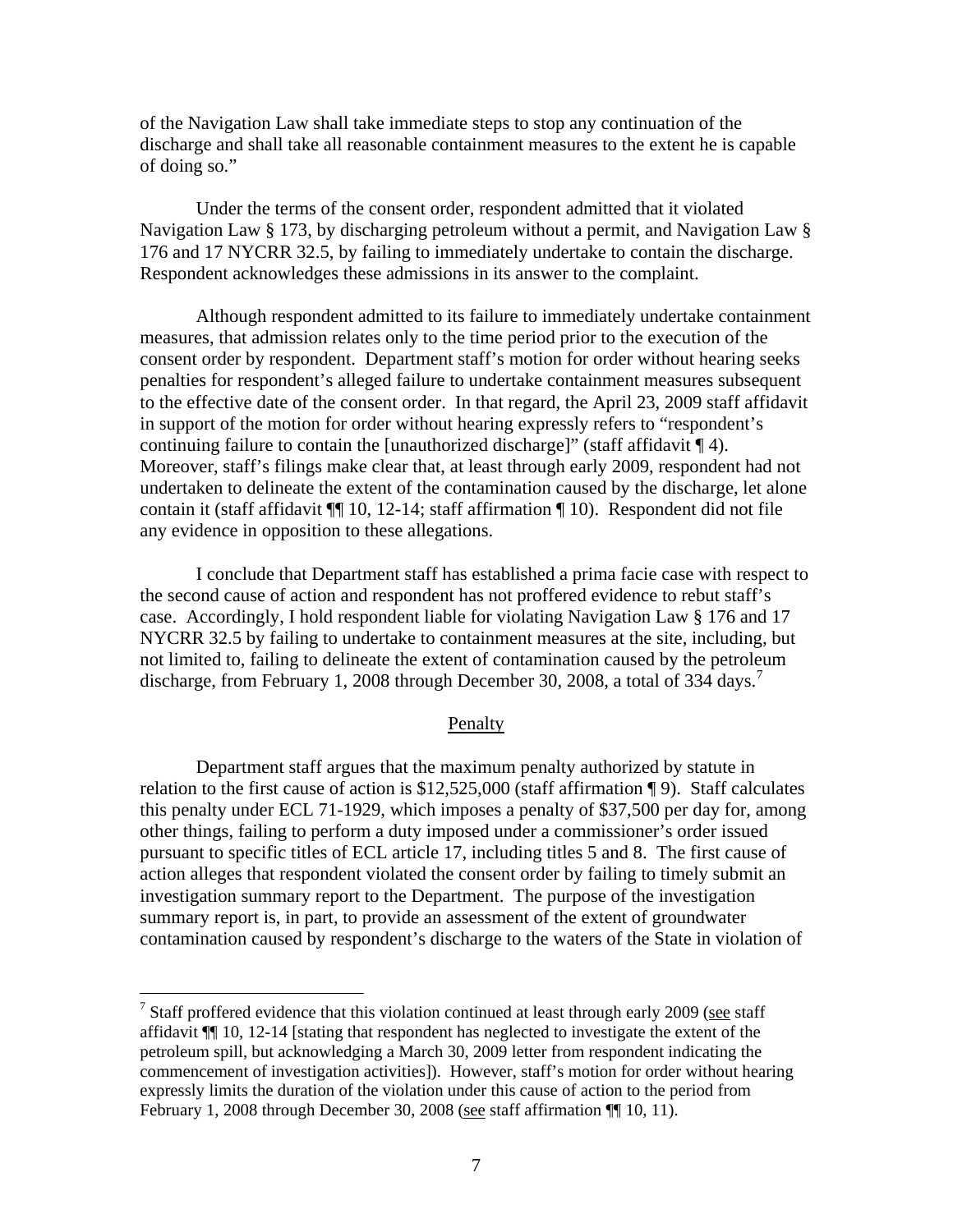ECL 17-0501 and 17-0807. Accordingly, respondent's failure to submit the report is properly subject to the penalty provisions set forth under ECL 71-1929.

With regard to the duration of respondent's violation of the requirement to submit an investigation summary report, Department staff argues that this violation was ongoing "dating from February 1, 2008 until the date of the Complaint [December 30, 2008] – a total of 334 days" (staff affirmation ¶ 9). As noted previously, I conclude that this violation was ongoing from February 1, 2008 through at least April 23, 2009, the date of the staff affidavit. Accordingly, the total days of violation alleged by staff and, correspondingly, staff's calculation of the maximum penalty authorized by statute in relation to the first cause of action are within the amount that is supported by the record.

In relation to the second cause of action, respondent's violation of Navigation Law § 176 and 17 NYCRR 32.5, Department staff argues that the maximum penalty authorized by statute is \$8,350,000 (staff affirmation ¶ 10). Staff calculates this penalty under Navigation Law § 192, which imposes a penalty of \$25,000 per day for, among other things, violations of Navigation Law article 12, including section 176.

Department staff argues that respondent's violation under the second cause of action was ongoing "dating from February 1, 2008 until the date of the Complaint [December 30, 2008] – a total of 334 days" (staff affirmation ¶ 10). Pursuant to section IV of the consent order, in the event that respondent violates the order, staff may seek penalties for any ongoing violations that continued after the effective date of the order, November 2, 2007. Respondent's failure to undertake containment measures is an ongoing violation that continued after the effective date the consent order. Because respondent violated the order, staff was entitled to seek penalties from November 3, 2007 through at least early  $2009$ .<sup>8</sup> Accordingly, the total days of violation alleged by staff and staff's calculation of the maximum penalty authorized by statute in relation to the second cause of action are within the amount that is supported by the record.

By its calculation, Department staff asserts that the total maximum penalty authorized by statute in relation to the first and second causes of action is \$20,875,000. However, staff requests only a \$20,875 penalty, or 0.1% of the maximum amount.

Additionally, staff requests the \$2,500 suspended penalty established under the consent order. Pursuant to section I of the consent order, the \$2,500 suspended penalty "shall become payable immediately upon service of a Notice of Non-compliance on the Respondent." Department staff issued a notice of violation to respondent, dated June 30, 2008, and served a notice of non-compliance on respondent, dated December 30 2008. Both of these documents duly advised respondent that it was in violation of the consent order.

The total penalty sought by Department staff is \$23,375. Staff asserts this penalty is warranted because, among other things, respondent violated its agreement with the Department to expeditiously investigate and remediate the petroleum discharge at the

<u>.</u>

<sup>&</sup>lt;sup>8</sup> See discussion on page seven and footnote seven above.